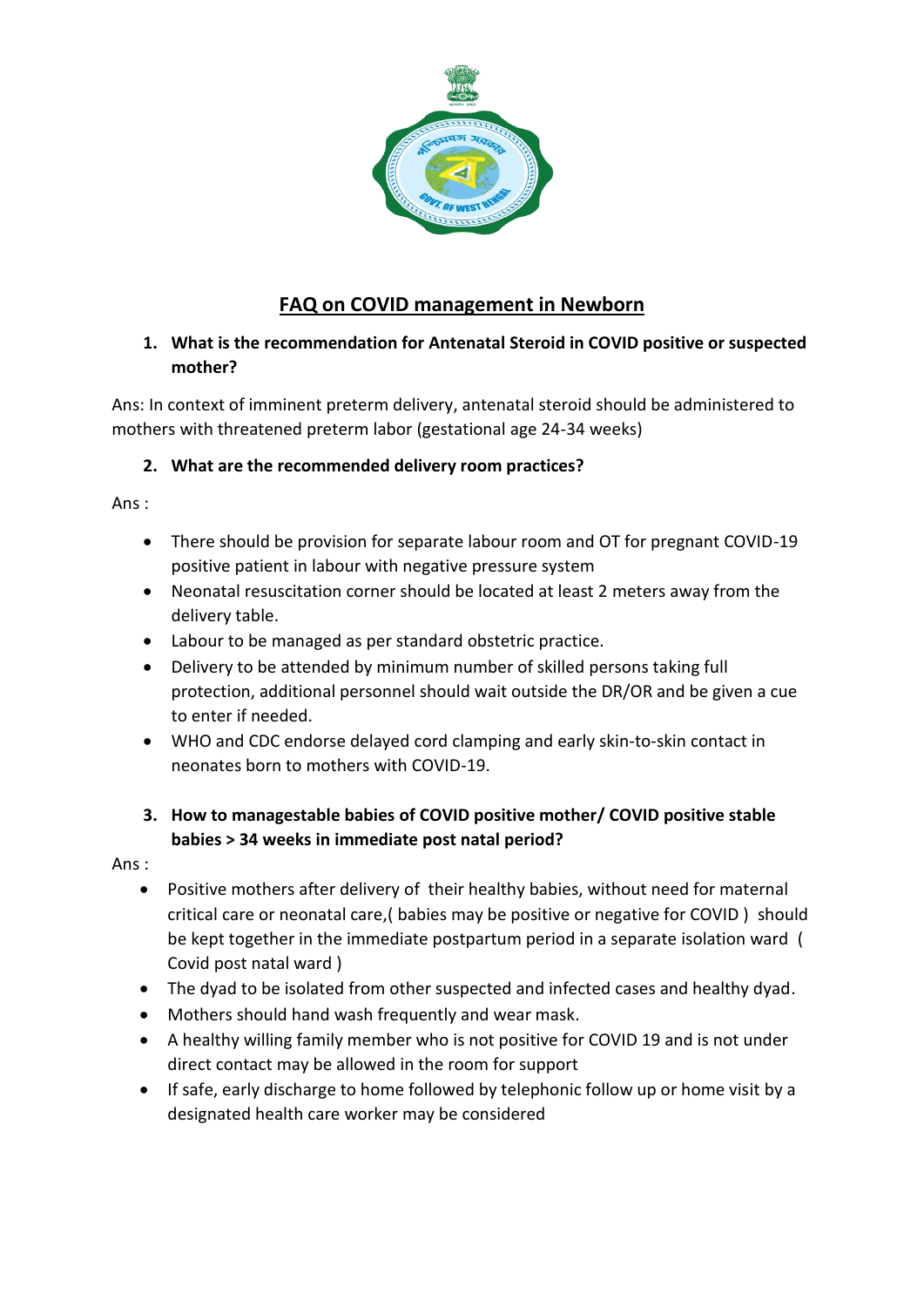## **3 A .Where to keep a healthy stable baby of a covid positive mother if the mother is sick?**

Ans : The baby should be kept in well baby covid ward ( separate isolation ) with feeding with EBM or formula.

## **4. What is the recommendation for breastfeeding?**

Ans:

- Direct breastfeeding possible for stable babies of stable positive mother.
- Exclusively breastfeed for first 6 months. Initiate breastfeeding within 1 hour of birth.
- Breast milk may be beneficial by providing protective antibodies against SARS-CoV-2 infection.
- If the mother is separated from the baby, mothers who intend to breastfeed should be encouraged to express their breast milk with the help of dedicated breast pumps ( avoid sharing of pumps) and expressed breast milk can be fed by healthy care giver.
- Hand hygiene and droplet protection mandatory before each feeding or other close contact with her new-born.

## **5. What is resuscitation protocol for delivery of COVID positive or suspected mother?**

Ans :

- Resuscitation of neonate should be done in a separate adjacent room or if not feasible, the resuscitation warmer should be physically separated from the mother's delivery area by a distance of at least 2 meters separated by curtain.
- Personnel should attend with a full set of PPE including N95 mask.
- Mother should perform hand hygiene and wear triple layer mask.
- Delayed cord clamping and skin-to-skin contact.
- Neonatal resuscitation should follow standard guidelines, less aerosol generating procedures
- NRP to follow standard guidelines
- If PPV is needed use self inflating bag or T piece with disposable tubing
- Avoid routine oral/nasal suction
- ET administration of medications to be avoided.
- Transport to NICU if required, along a predetermined path in a closed incubator with minimal exposure to other personnel. The whole pathway to be sterilised after transport.

#### **6. What is exposure in newborn?**

Ans :

A neonate born to mothers with a history of COVID-19 diagnosed within 14 days before or 28 days after delivery

Or If the neonate is directly exposed to close contacts with COVID-19.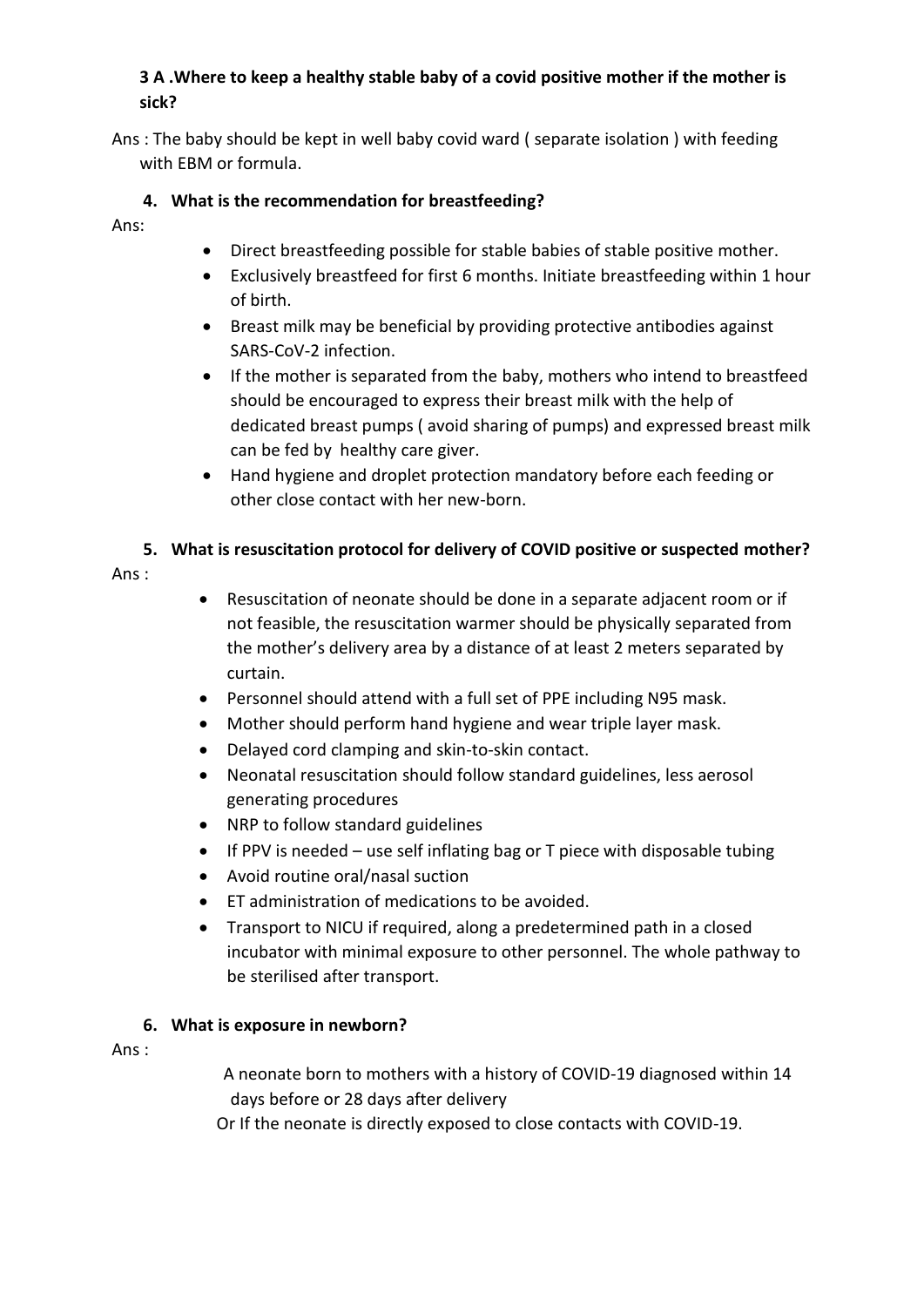## **7. What is COVID 19 isolation NICU/SNCU?**

#### Ans :

- Isolation NICU/ SNCU should be created, which should be as well equipped with gadgets and adequate skilled staff separately for this section.
- separate isolation -single closed rooms
- Should be separate from the usual NICU/SNCU
- If single rooms not available, closed incubators/warmers could be placed in a common isolation ward ( isolation bed ) away from other beds
- The beds should be at a distance of at least 1 meter from one another
- Should have double door entry with changing room and nursing station
- Negative air borne isolation rooms preferred.
- Isolation room should have adequate ventilation
- If room is air conditioned, ensure 12 air changes/hour and filtering of exhaust air

## **8. What are the admission criteria of COVID isolation NICU/SNCU?**

Ans :

- Unstable neonates of COVID-19 positive / suspect mothers from the Delivery room
- Unstable COVID-19 positive babies (If feasible, suspect or exposed babies and positive babies can be separated in two corners: Covid suspect isolation and Covid positive isolation)

## **9. What are the neonatal covid symptoms?**

- Ans:
- Most infected neonates are either asymptomatic (20%) or have mild symptoms such as rhinorrhea and cough (40%–50%) and fever (15%–45%)
- Moderate to severe symptoms such as respiratory distress (12%–40%), poor feeding, lethargy, vomiting and diarrhea (30%), and clinical evidence of multi organ failure have been observed as well.
- Laboratory markers: leukocytosis, lymphopenia, thrombocytopenia, and elevated inflammatory markers.
- Neonatal multi-system inflammatory syndrome (MIS-N) has been rarely reported.

## **10. What is the recommended testing strategy in newborn ?( with history of exposure irrespective of symptoms )**

Ans:

- Babies born to mother with COVID-19 infection within 14 days before birth
- H/o contact of baby with COVID-19 positive person (mother, family members, care givers, health care worker)

Timing of test:

- At birth/ at detection of the history of contact with positive person( within 24 hours )
- If first test is negative a repeat test after 5-14 days of birth/exposure
- If new symptoms (RD, lethargy, seizures, apnoea, refusal to feed, diarrhoea) appear test immediately .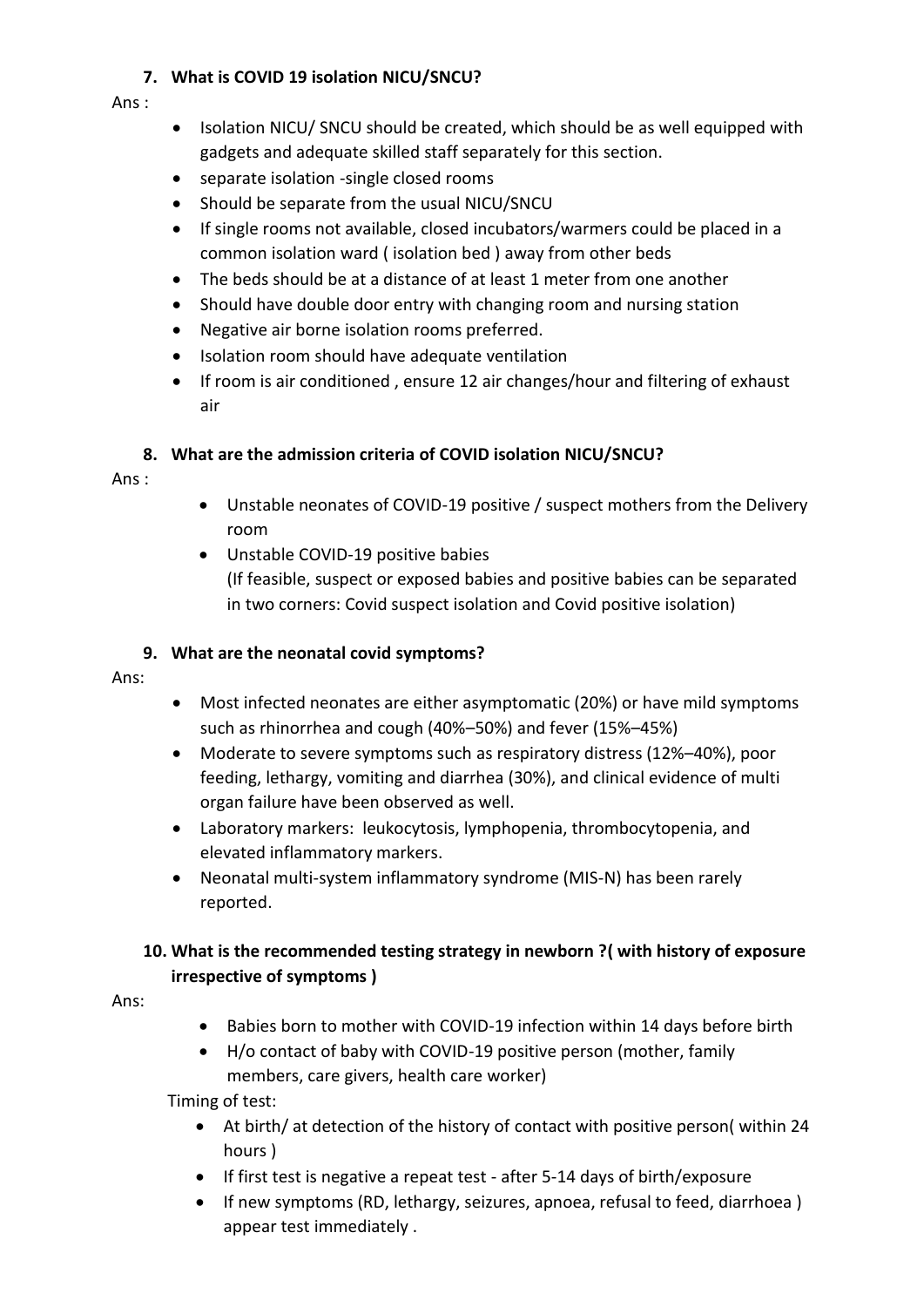# **11. What is the testing strategy in symptomatic neonate ( irrespective of exposure ) ?**

Ans :

- Presenting with SARI/pneumonia that requireshospitalisation: With onset at more than 48-72 hrs unless there is some underlying illness that explains the signs and symptoms.
- If the neonate test positive repeat RT-PCR is not required.
- In severe disease : A single negative RT-PCR should be demonstrated after resolution of symptoms

## **12. What supportive care is recommended for COVID positive/suspected sick**

## **neonate?**

Ans :

- Incubators are preferred over Radiant warmer for temperature regulation
- Fluid and Electrolyte management as per guidelines
- Use of antibiotic as per unit protocol
- Non-Covid pathogens to be ruled out simultaneously
- Monitoring as per NICU protocol

## **13. What is recommendation about respiratory therapy?**

Ans :

- CPAP should be preferred over NIPPV or HHHFNC
- Intubation only for usual indications
- If intubation is needed
	- Pre-medication in non emergency
	- performed by most experienced
	- use aerosol box
- Inline suction device for suctioning and bacterial/viral filter fitted in the expiratory limb before the exhalation valve (ventilator) or water chamber (bubble CPAP) if feasible.
- Negative air pressure area

## **14. What specific therapy is available?**

Ans :

- Supportive and includes supplemental oxygen, respiratory support, fluid resuscitation, and temperature control.
- evidence for the use of antiviral medications and steroids in neonatal COVID-19 is lacking
- use of micronutrients can be considered ( Zinc, Vitamin A, C, D)
- Adjunctive therapy such as systemic corticosteroids, intravenous immunoglobulin and convalescent plasma is also not recommended.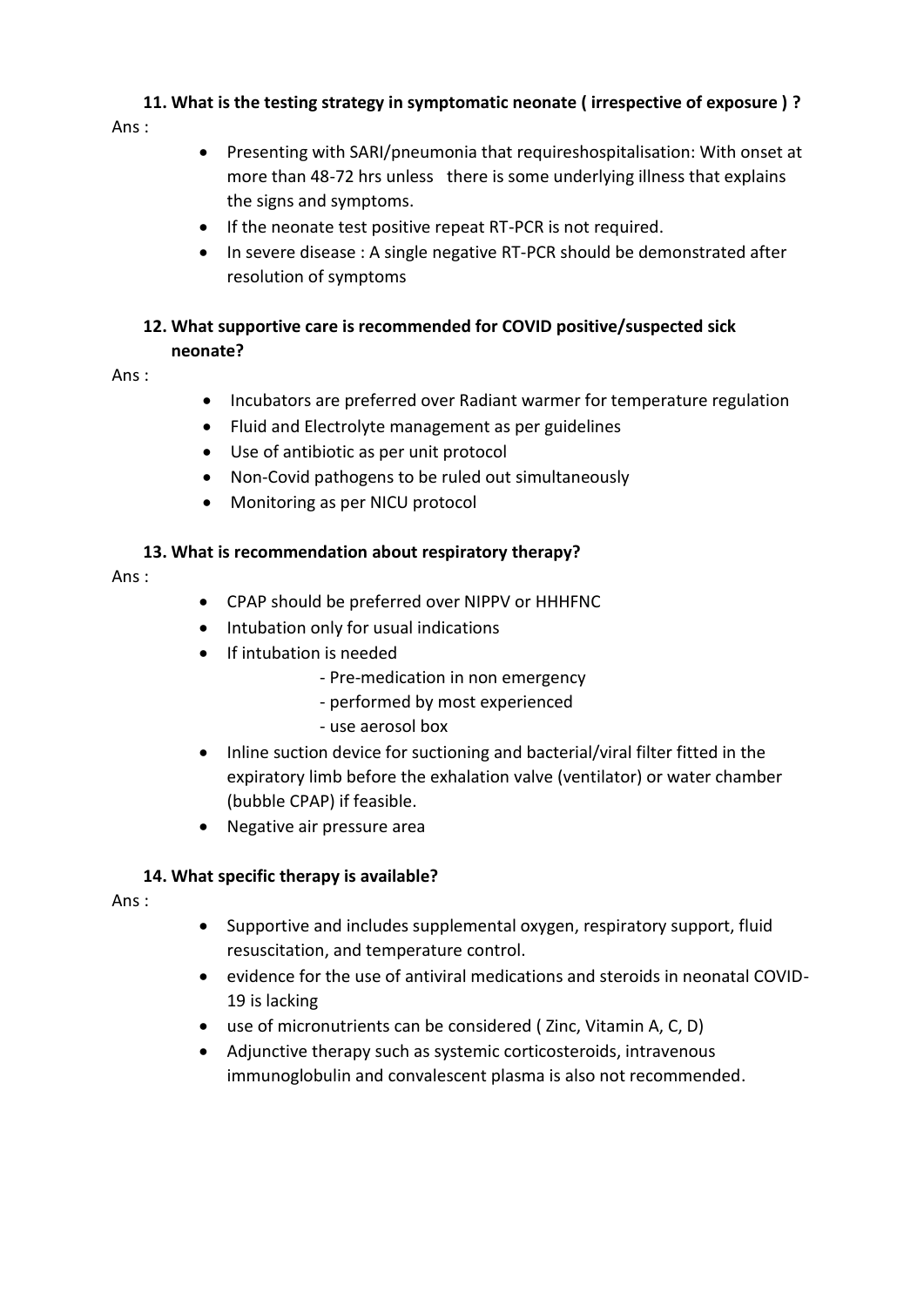## **15. What is the visitation policy for COVID isolation NICU/SNCU?**

Ans:

- Visitors to be screened for COVID.
- One healthy family member/mother with droplet and contact precautions may be allowed to stay for baby care.

## **16. What is the visitation policy for mother to see her neonate admitted in NICU?**

Ans :

Resolution of fever without the use of antipyretics for at least 72 hrs AND Improvement in respiratory symptoms AND Negative results of a molecular assay for detection of SARS-CoV-2 in case of severe disease.

## **17. What is the discharge policy for stable exposed/ suspected neonate?**

Ans :

- Stable exposed neonates: discharge with mother
- Stable exposed neonate in whom rooming in was not possible due to sickness of mother may be discharged from facility by 24-48 hrs of age

## **18. What is the discharge policy for COVID 19 positive neonate?**

Ans:

- Mild to moderate clinical course ( oxygen for 3 days) : discharge after 10 days without repeating RT-PCR test
- In severe cases: a single negative RT-PCR with resolution of symptoms
- COVID-19 positive asymptomatic mother and COVID-19 positive well baby: Discharge together for home isolation. It is not necessary to document a negative swab for the neonate.
- COVID-19 positive symptomatic mother with COVID-19 positive or negative 'well' baby: Discharge baby early (3-4 days) with competent care-taker with out repeating RT-PCR.

#### **19. Discuss the immunisation policy.**

Ans :

- Follow routine immunization policy in healthy neonates.
- $\bullet$  Initial vaccination to be completed before discharge

#### **20. What is Neonatal MIS (MIS-N)?**

Ans :

Criteria for diagnosing MIS-N:

- Non specific signs like fever, lethargy and also sometimes may present with shock or myocarditis
- Mother COVID positive, baby COVID negative in presence of antibody titre.
- Inflammatory markers (CRP, Ferritin, D-dimer, IL-6) raised, cardiac marker( Troponin –T) raised
- Treatment: Steroid for raised inflammatory markers, ivIG for myocarditis.